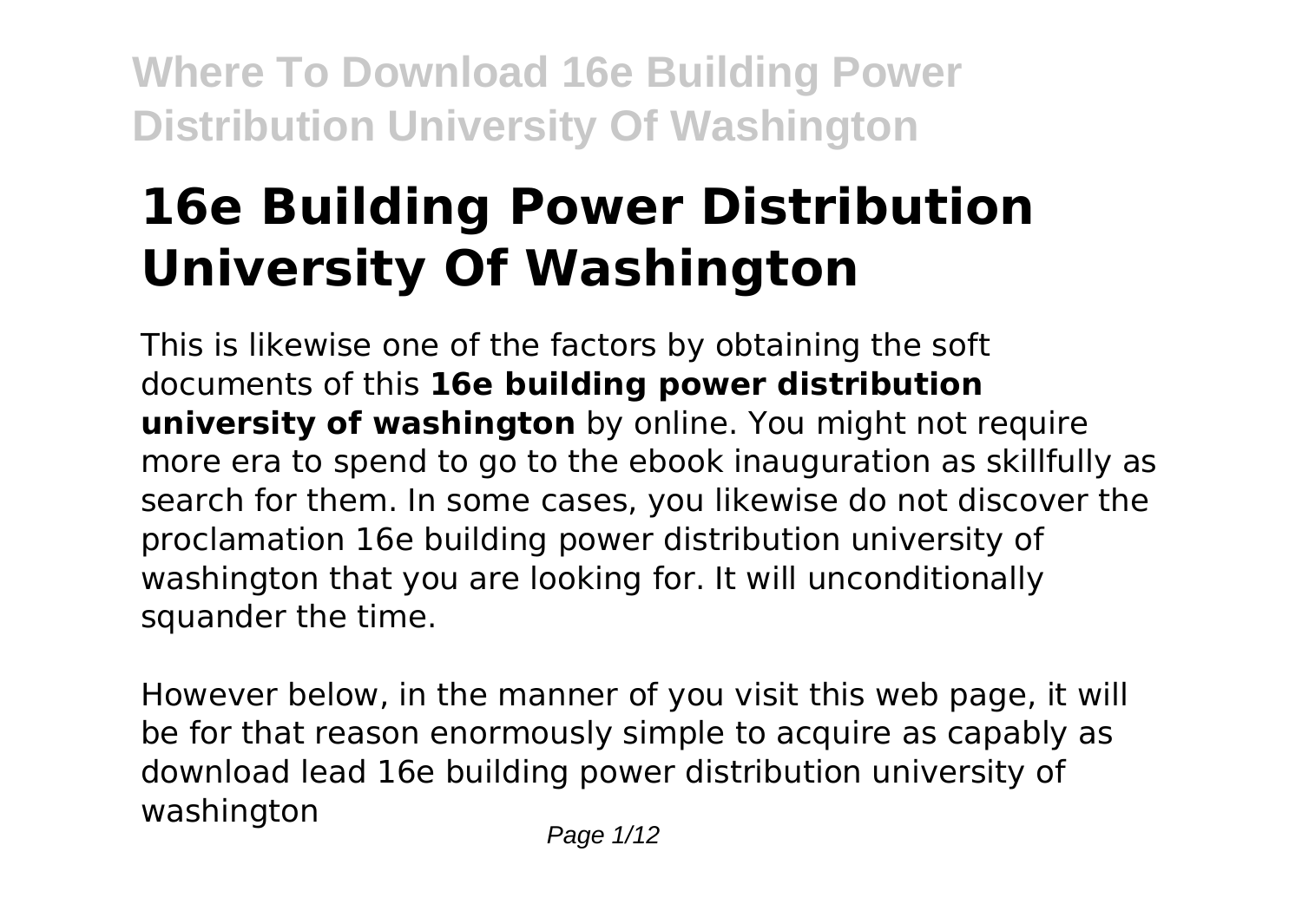It will not take many get older as we tell before. You can complete it while proceed something else at house and even in your workplace. thus easy! So, are you question? Just exercise just what we have the funds for below as capably as evaluation **16e building power distribution university of washington** what you later than to read!

All of the free books at ManyBooks are downloadable — some directly from the ManyBooks site, some from other websites (such as Amazon). When you register for the site you're asked to choose your favorite format for books, however, you're not limited to the format you choose. When you find a book you want to read, you can select the format you prefer to download from a drop down menu of dozens of different file formats.

### **16e Building Power Distribution University**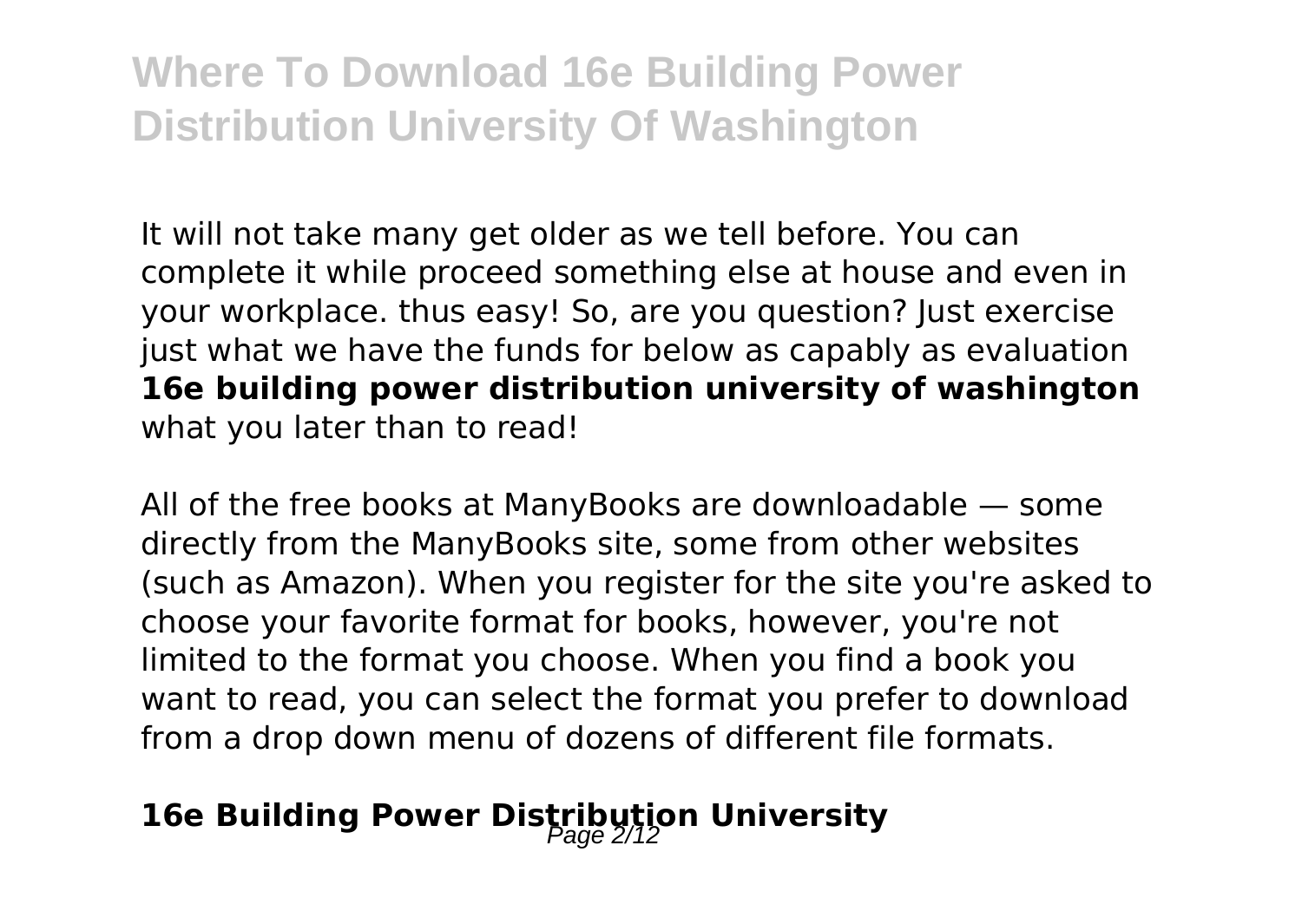Use attached drawing, Typical Building Power Distribution Riser, as a guide for building power systems. Coordinate with Engineering Services the distribution concepts, including load calculations, calculated fault duties, protective device coordination methods and grounding practices being utilized on the design. Architectural Provisions

#### **Basis of Design - University of Washington**

The University's normal power primary distribution is a 13.8 kV, 3-phase, 3-wire, low resistance grounded wye system. All new services will be connected to this system. The University has a campus emergency and standby power system. Refer to the Electrical - Emergency Systems section for detailed information.

### **UNIVERSITY OF WASHINGTON Electrical Facilities Services ...**

16E Building Power Distribution University Of Washington Menu.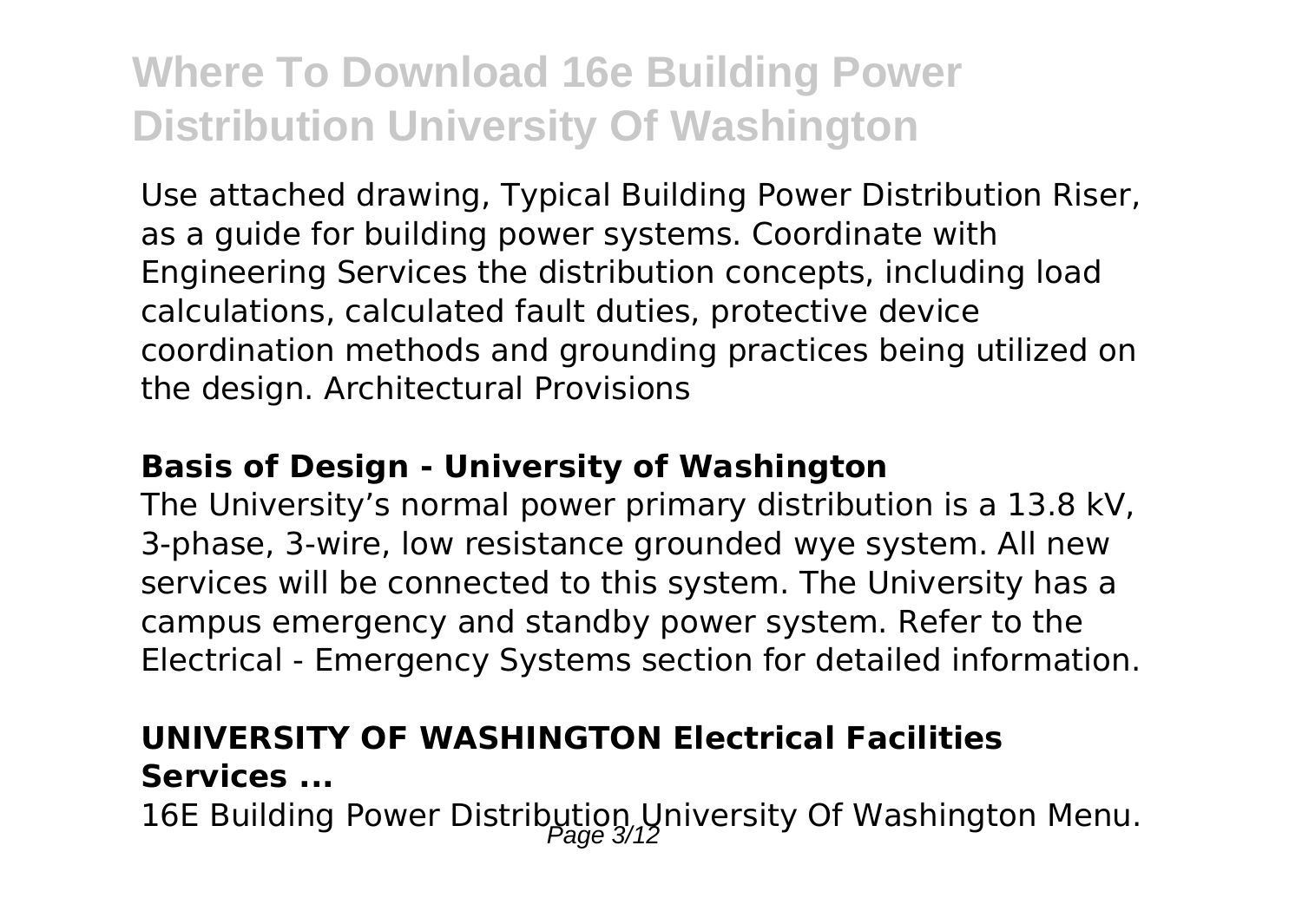Home; Translate. Download Linear Algebra Bretscher Solutions Manual Epub. Scott Standard Postage Stamp Catalogue 2014 Add Comment Linear Algebra Bretscher Solutions Manual Edit.

**16E Building Power Distribution University Of Washington** Two (2) underground distribution systems are utilized on the campus: 1. 4,160 volts 2. 12,470 volts. In 2010 the University converted the majority of the 4 ,160 volt loads to 12,470 volts; 1. The yet to be converted, volt system 4,160 consists of sixteen (16) feedersdirectly fed from a 5 MVA transformer located at the Power Plant.

#### **Campus Primary Electrical Distribution System**

Power Distribution Center Buildings / Enclosures JoaQuin power distribution centers offer advanced equipment protection in practically any environment. Our durable construction is extremely flexible and easily modified to meet constantly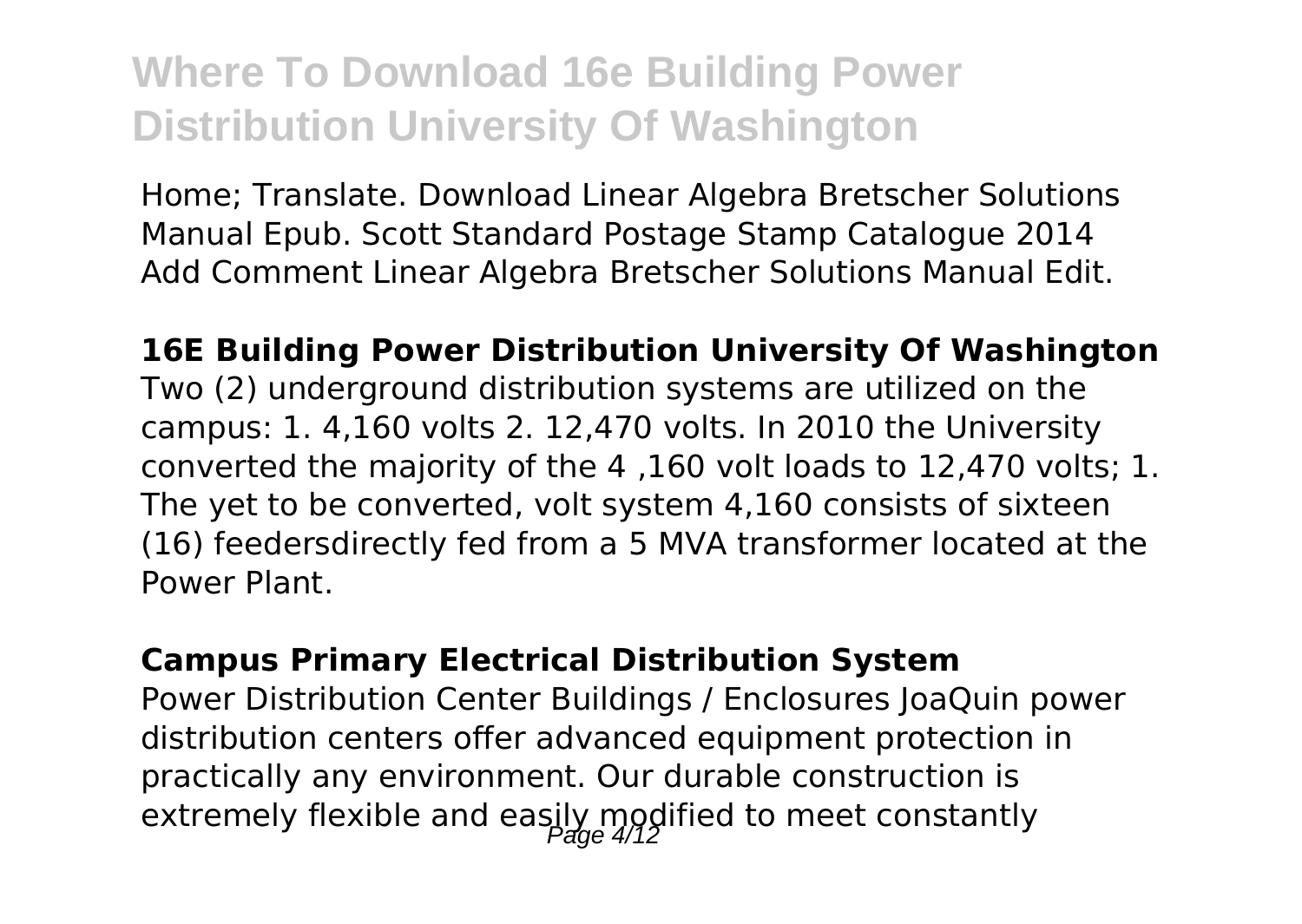changing power requirements.

### **Power Distribution Center Buildings / Enclosures - JoaQuin ...**

ELECTRICAL: Building Power Distribution November 2004 DESIGN GUIDELINES AND STANDARDS 3BPD — allow the piping to be installed in these areas. Apply NEC 450-47 for all University electrical vaults, rooms, and closets.

### **ELECTRICAL B POWER DISTRIBUTION BASIS OF DESIGN**

Pamphlet licensed for distribution to the customers of E SOURCE members . foot. The typical desktop computer, monitor, and shared printer draw about 200 watts. Most of the equip-ment sold today can be set to go into a low-power sleep mode after a period of inactivity. Unfortunately, most ... For the typical 50,000-ft2 university building,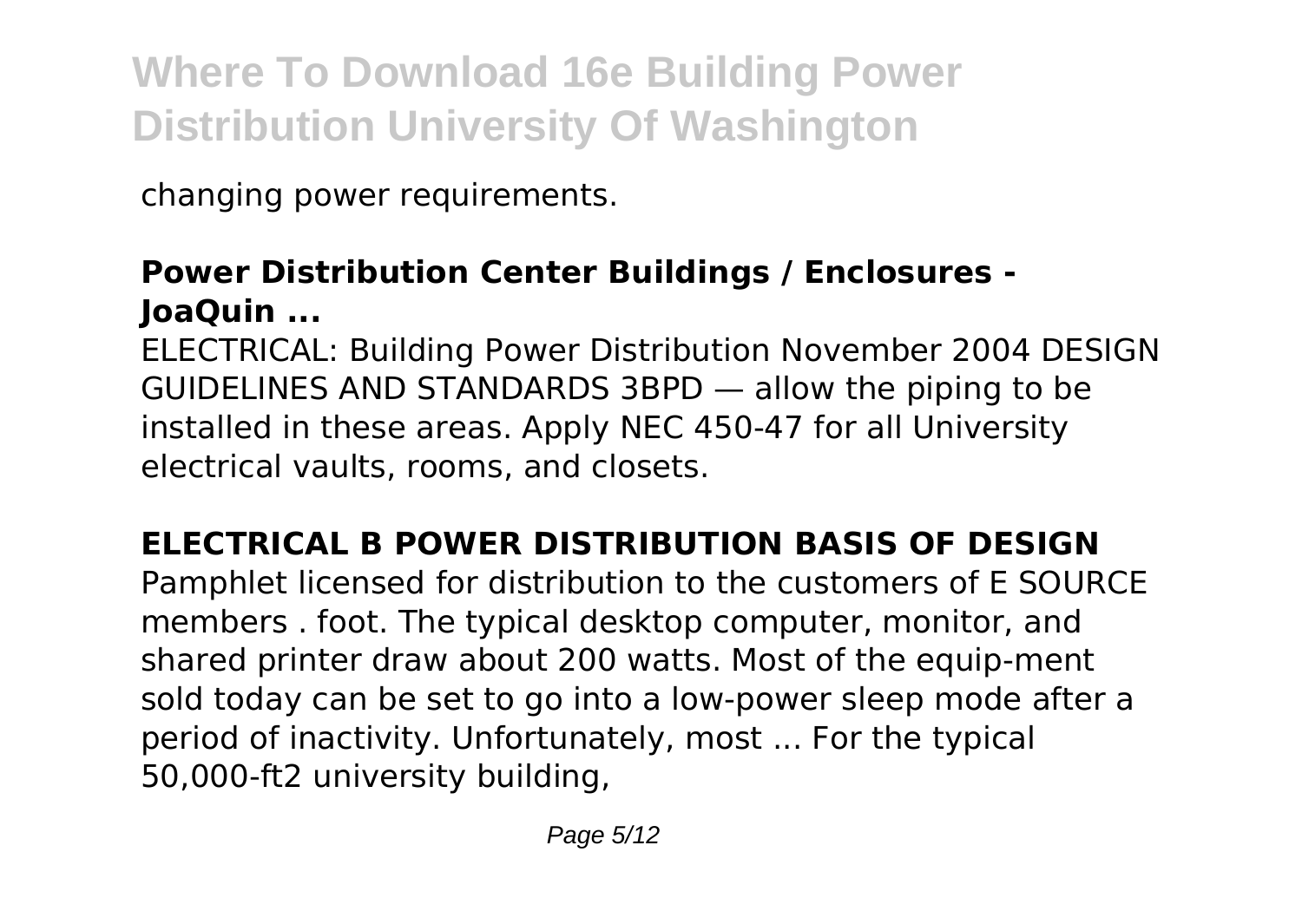**Managing Energy Costs in E Colleges and Universities ...** Building Services. Director: Lis Wyatt Manager: Leroy Haynes Phone: 615-322-8110 Email: leroy.haynes@vanderbilt.edu Building Services is responsible for the daily cleaning of campus academic, administrative, and residential buildings. Building Services also provides cleaning services in support of special university events and floods. Administrative and academic buildings are cleaned during ...

#### **Building Services | Services - Vanderbilt University**

A DC house is a new concept, where the power distribution system is built around DC instead of the conventional AC system. Because the DC house is a miniature grid in itself, comprised of DC loads and sources, some entities call it a "DC nanogrid."

### **DC House | EC&M**

7.2.4 Variables for Balancipg Real Power 201 7.2.5 Variables for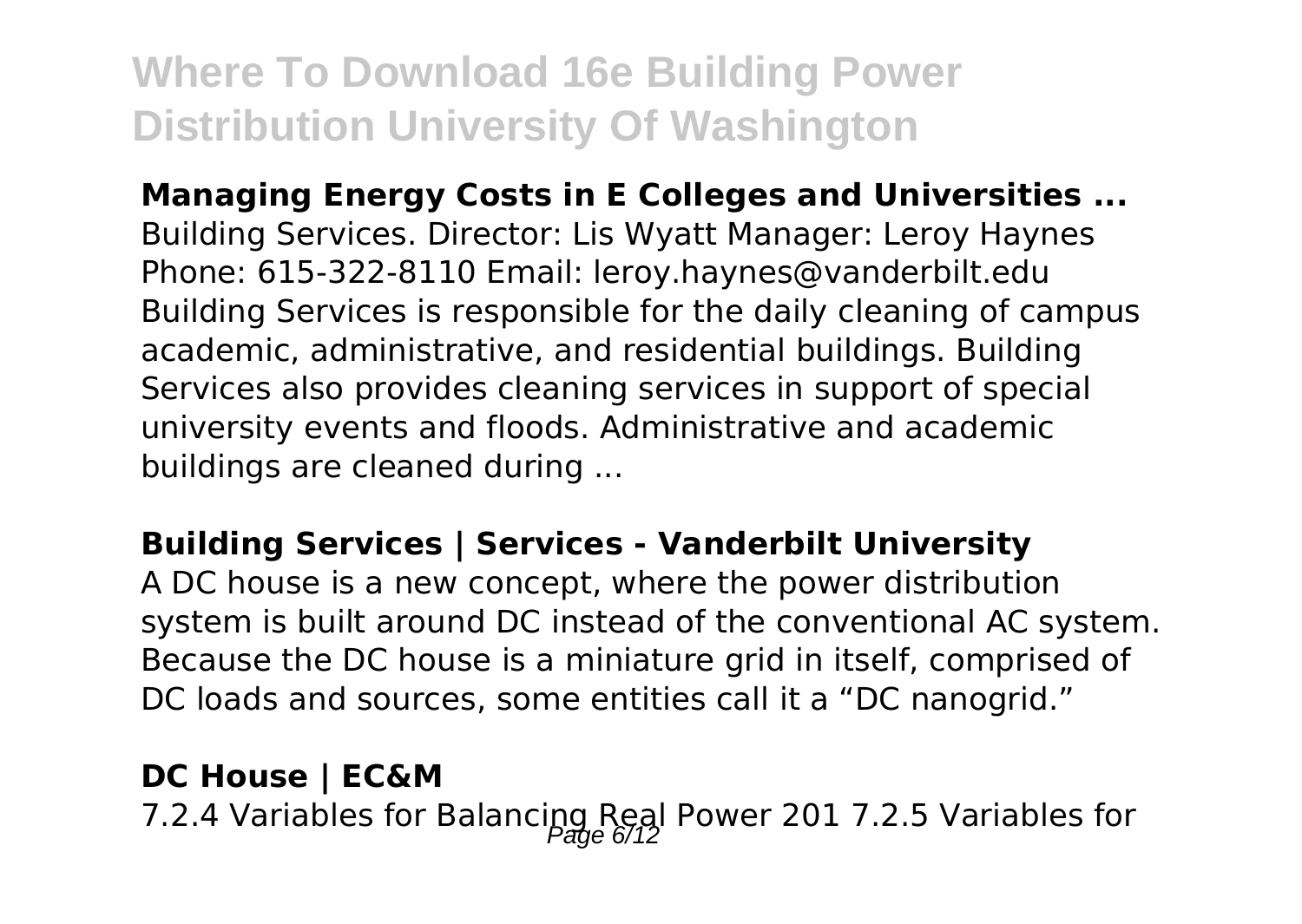Balancing Reactive Power 202 7.2.6 The Slack Bus 204 7.2.7 Summary of Variables 205 7.3 Example with Interpretation of Results 206 7.3.1 Six-Bus Example 206 7.3.2 Tweaking the Case 210 7.3.3 Conceptualizing Power Flow 211 7.4 Power Flow Equations and Solution Methods 214

#### **ELECTRIC POWER SYSTEMS - Pennsylvania State University**

Chapter 1 Introduction 1.1Themes1 From its beginnings in the late nineteenth century, electrical engineering has blossomed from focusing on electrical circuits for power, telegraphy and telephony to focusing on a much broader range of disciplines.

#### **Fundamentals of Electrical Engineering I**

D. The University may occupy portions of the building immediately adjacent to the area of demolition. Arrange demolition so as not to interfere with University's operations. E.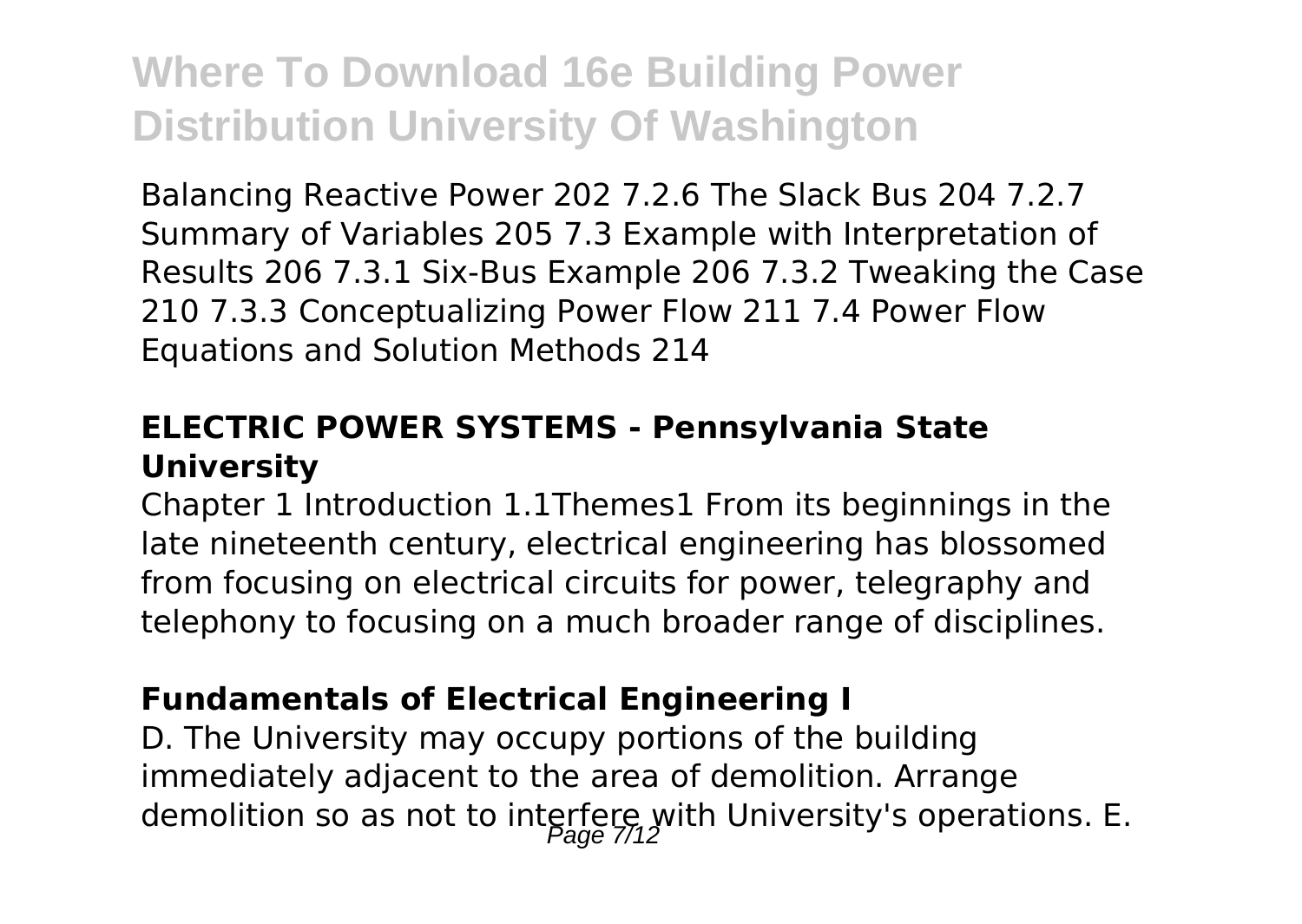Protect adjacent building services and materials indicated to remain. Install and maintain barriers to keep dirt, dust and noise from being transmitted to adjacent areas.

#### **MASTER SPECIFICATIONS Division 26 ELECTRICAL**

Building Type Definitions. In the Commercial Buildings Energy Consumption Survey (CBECS), buildings are classified according to principal activity, which is the primary business, commerce, or function carried on within each building. ... or high schools, and classroom buildings on college or university campuses. Buildings on education campuses ...

#### **Commercial Buildings Energy Consumption Survey (CBECS) - U ...**

1.01 Building Description This detailed specification has been prepared by FHPP Ltd to enable interested parties to prepare tender submissions for the chilled water plant replacement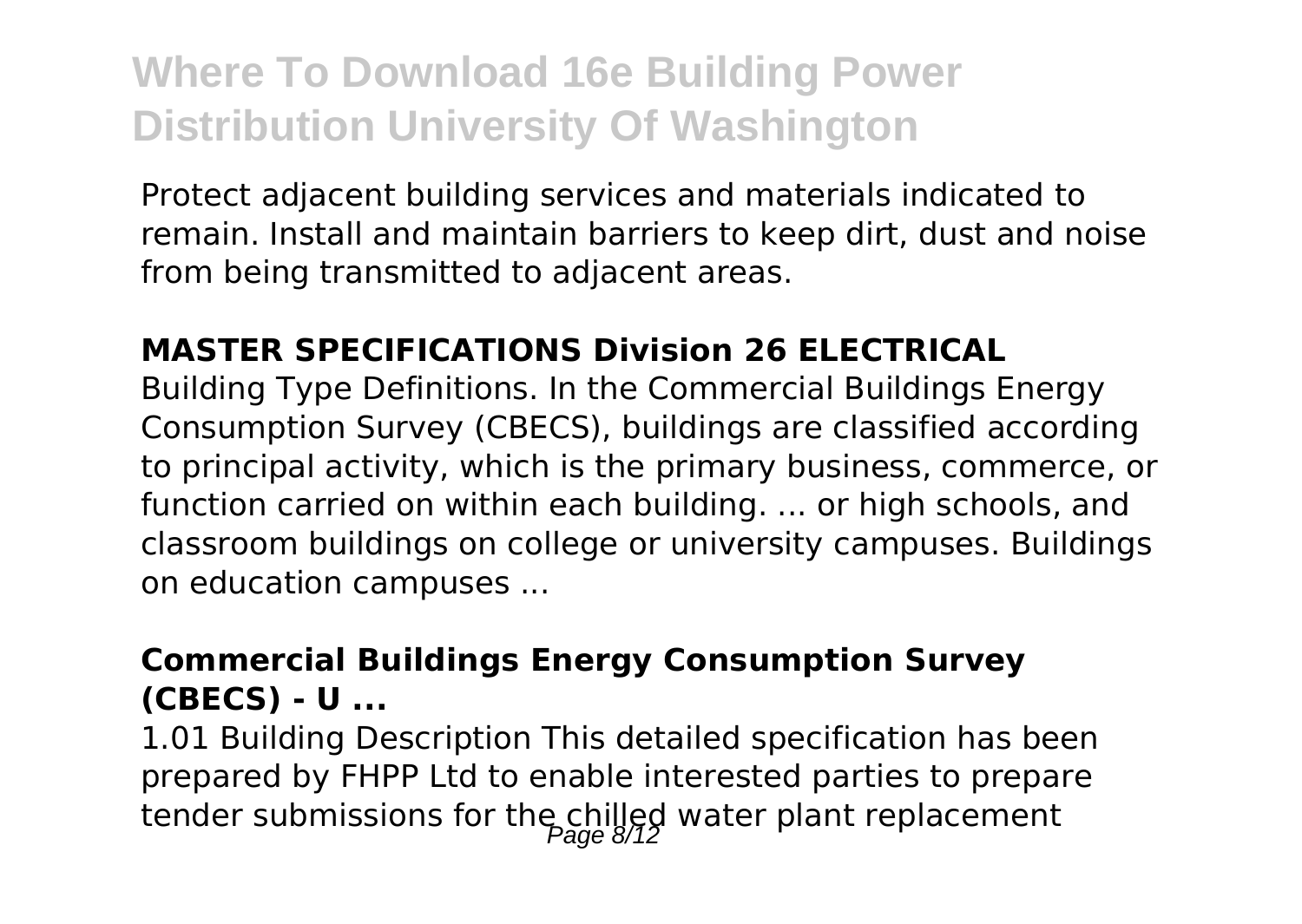works at the Headquarters building for the European Bank for Reconstruction and Development (EBRD) that is located at One Exchange Square, London EC2A 2JN.

**MECHANICAL AND ELECTRICAL TECHNICAL SPECIFICATION** C-101 Power Outage Procedure -- After Normal Hours ... Plans Electrical Distribution System Floor Plans . III. Mechanical Systems . C ... C-313 Building and Equipment Maintenance Management Procedure of Operating Rooms Air Handling Units Number 18 through Number 22 and or Exhaust Fans. C-314 ...

**MAINTENANCE AND ENGINEERING - University of Iowa** Commercial buildings include a variety of building types—offices, hospitals, schools, police stations, places of worship, warehouses, hotels, and shopping malls. Different commercial building activities have unique energy needs, but as a whole, space heating accounted for about 25% of the total energy use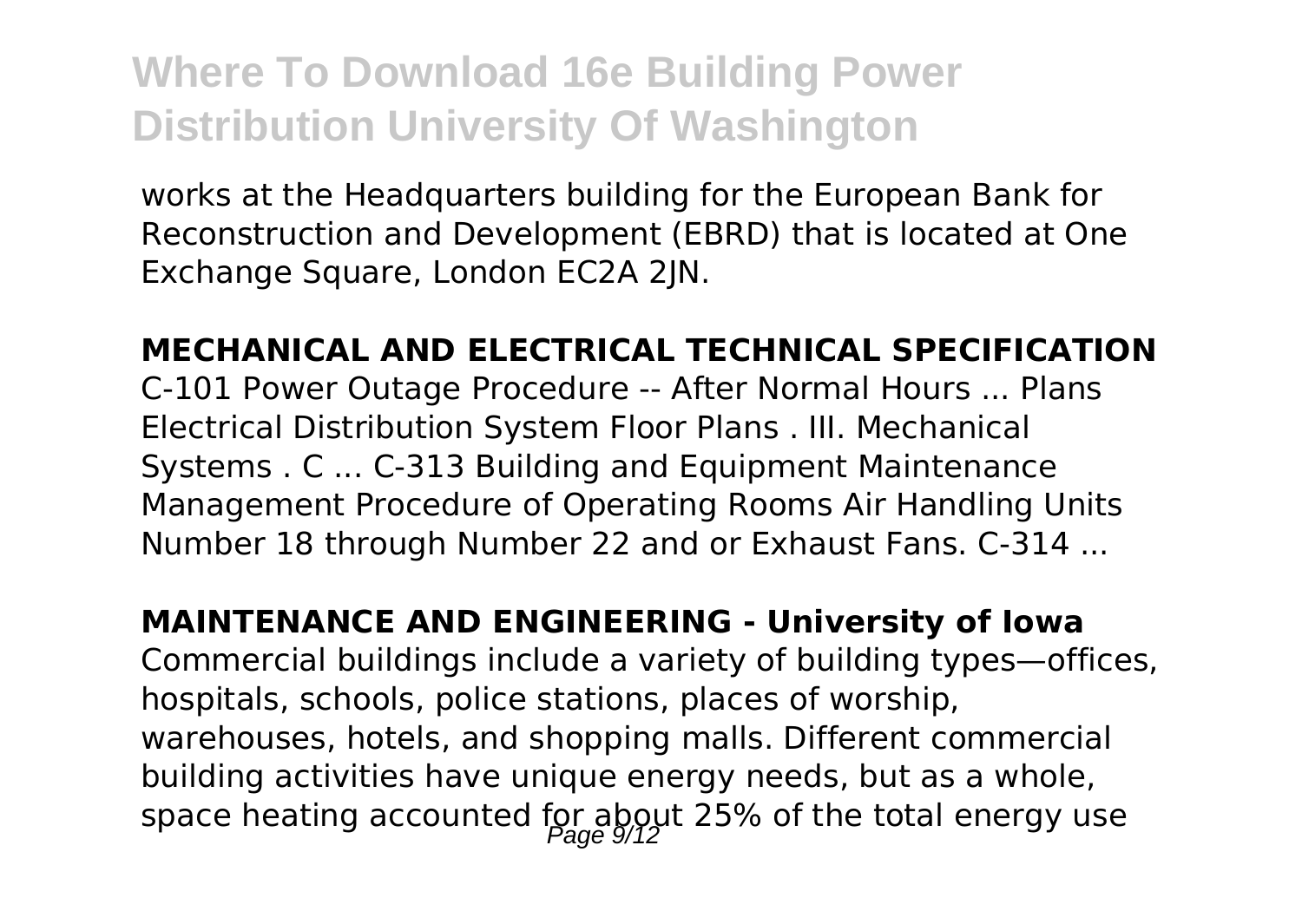in commercial buildings in 2012.

**Use of energy in commercial buildings - U.S. Energy ...** Power distribution inside large buildings. The distribution system can be divided in to: The vertical supply system (rising mains) ... The arrangement of the rising mains depends on the size and shape of the building and suitable size of shafts for installing cables and bus ducts must be provided in coordination with the building architect.

### **Power distribution inside large buildings | EEP**

Campus Electrical Distribution System Evaluation & Design. Stanley Consultants provided engineering services to the Texas Facilities Commission (TFC) for the evaluation of the Texas School for the Blind and Visually Impaired (TSBVI) Campus 15kV Electrical Distribution System in Austin, Texas.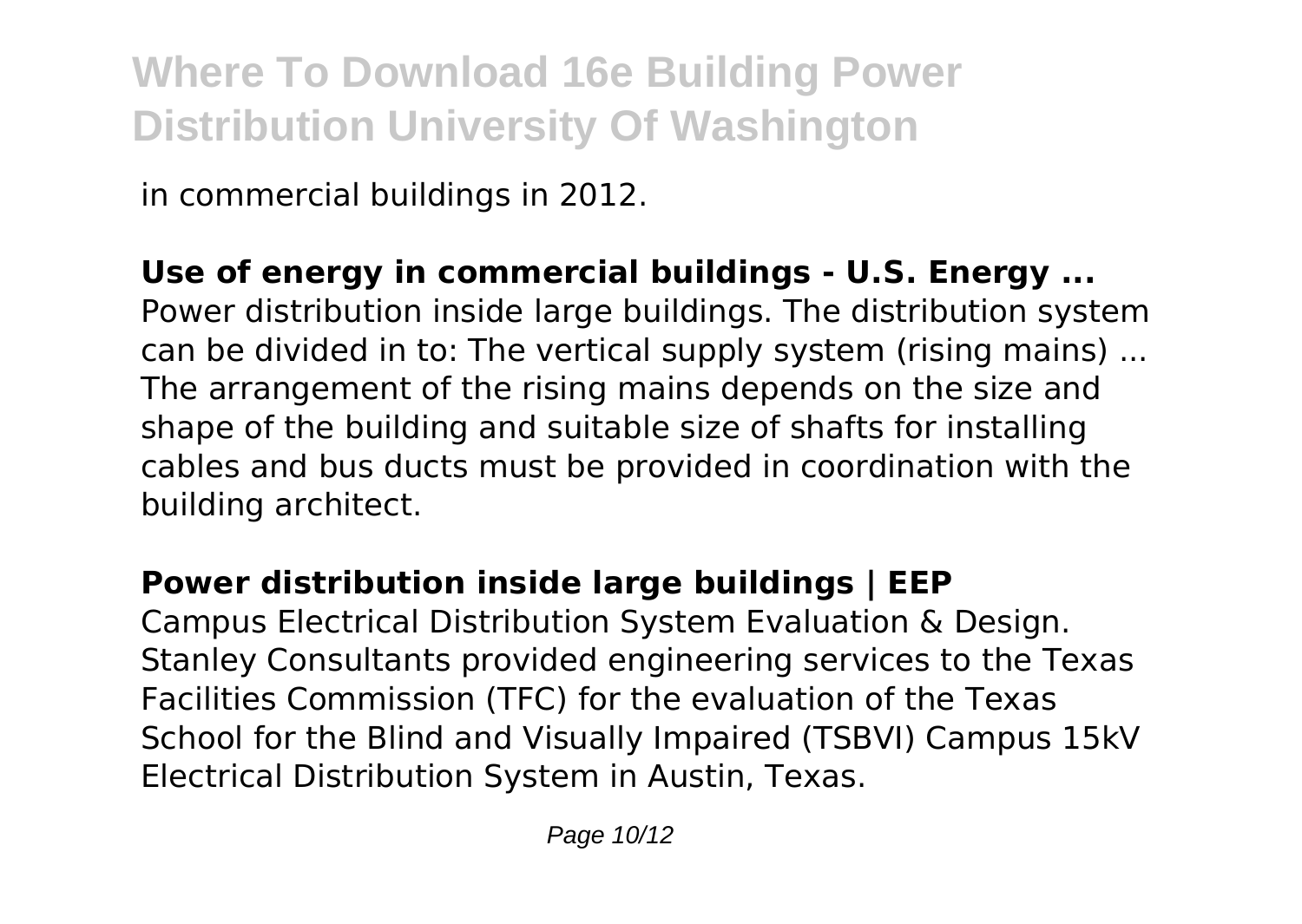### **Campus Electrical Distribution System Evaluation & Design**

Electrical Distribution Systems Guidelines 2013 Design Guidelines 2 | Page . DIVISION 16 – ELECTRICAL . 16050 General . Description . Refer to . Chapter III, Paragraph 18, Building Systems for Mechanical, Plumbing, and Electrical Building Spaces for Schematic and Design Development design considerations.

### **Electrical Distribution Guidelines**

load estimating factors and electrical power sources. 1.2 LOAD DATA. Before specific electric power sources and distribution systems can be considered, realistic preliminary load data must be compiled. The expected electric power demand on intermediate substations, and on the main electric power supply,